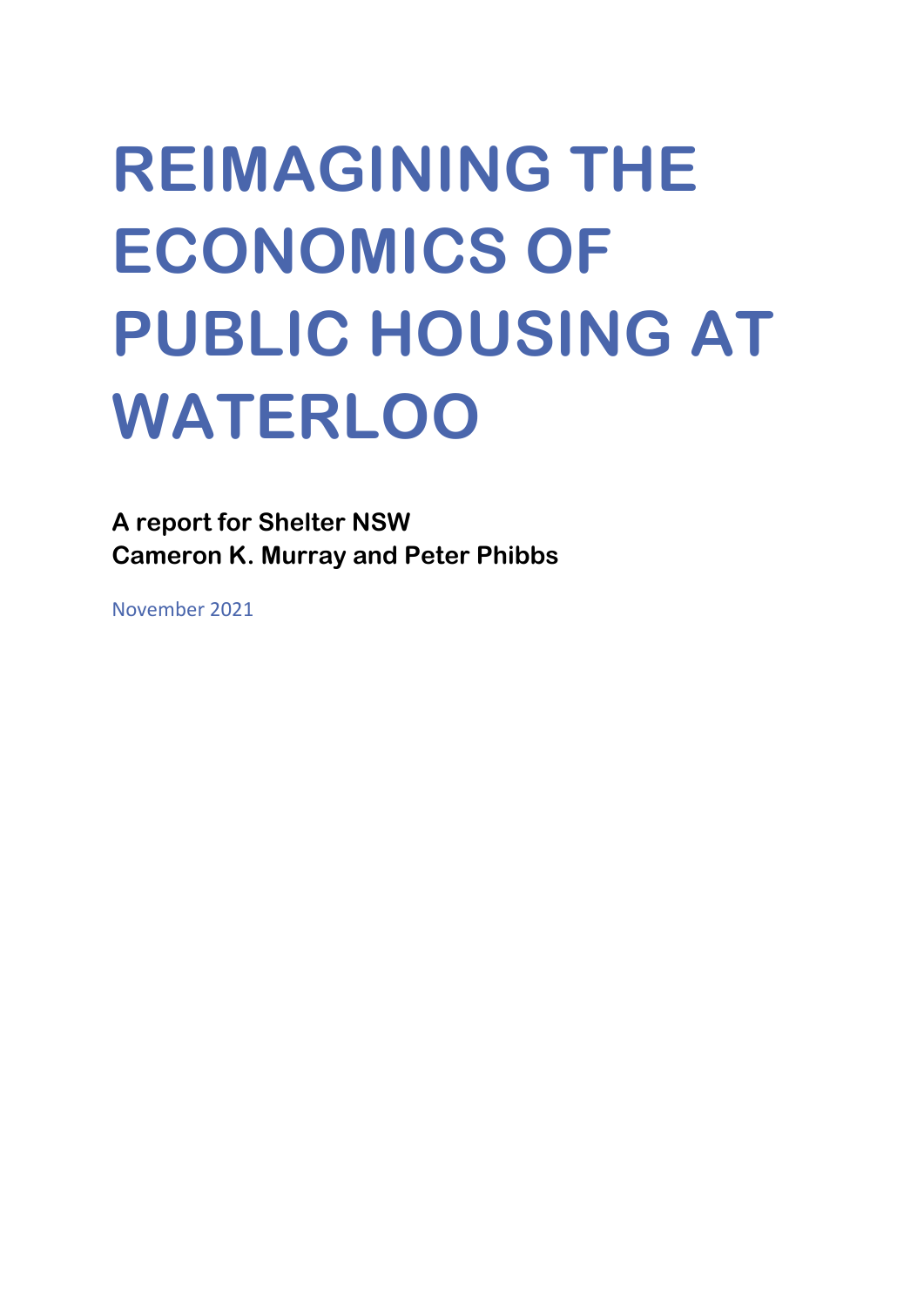**Dr Cameron Murray is a Research Fellow at the Henry Halloran Trust at the University of Sydney.** 

**Professor Peter Phibbs was the Founding Director of the Henry Halloran Trust and is now an Emeritus Professor at the University of Sydney.**

# <span id="page-1-0"></span>**SUMMARY**

The physical design of New South Wales (NSW) Land and Housing Corporation's (LAHC) proposed redevelopment of Sydney's Waterloo Estate has been reviewed and reworked by various stakeholders to reimagine a better urban design outcome.

This report does a similar exercise for the economic and financial designs of this project, and public housing generally. Our question is, are there economic designs that can improve the long-term public housing outcomes from redeveloping the Waterloo estate?

To date, investment in new public housing has been considered as a cost only. But housing (even public housing) is an asset that generates a return over time in the form of rental income and capital gains. Ignoring these asset returns is a key economic issue with the LAHC self-fund development model. Indeed, applying this model while ignoring asset returns is self-limiting; it privatises long-term returns on real estate assets, which are the source of value that funds public housing redevelopment.

If the NSW Government wishes to maximise long-term public housing provision, they should consider more elegant economic and financial designs. This would include mimicking private sector behaviour, such as using leverage during redevelopment periods, retaining market risk and return during the development process, and retaining long-term ownership of as much of the real estate asset base as possible. Doing so would also provide the flexibility to vary future redevelopment stages to accommodate changing housing policy needs.

One alternative this research explores is a model whereby 50% of new dwellings are public housing, 25% are retained by LAHC as build-to-rent housing at market prices, and 25% are sold by LAHC to the private market. This scenario uses low-cost leverage to generate positive cashflow, and maximises exposure to long-term capital gains for LAHC.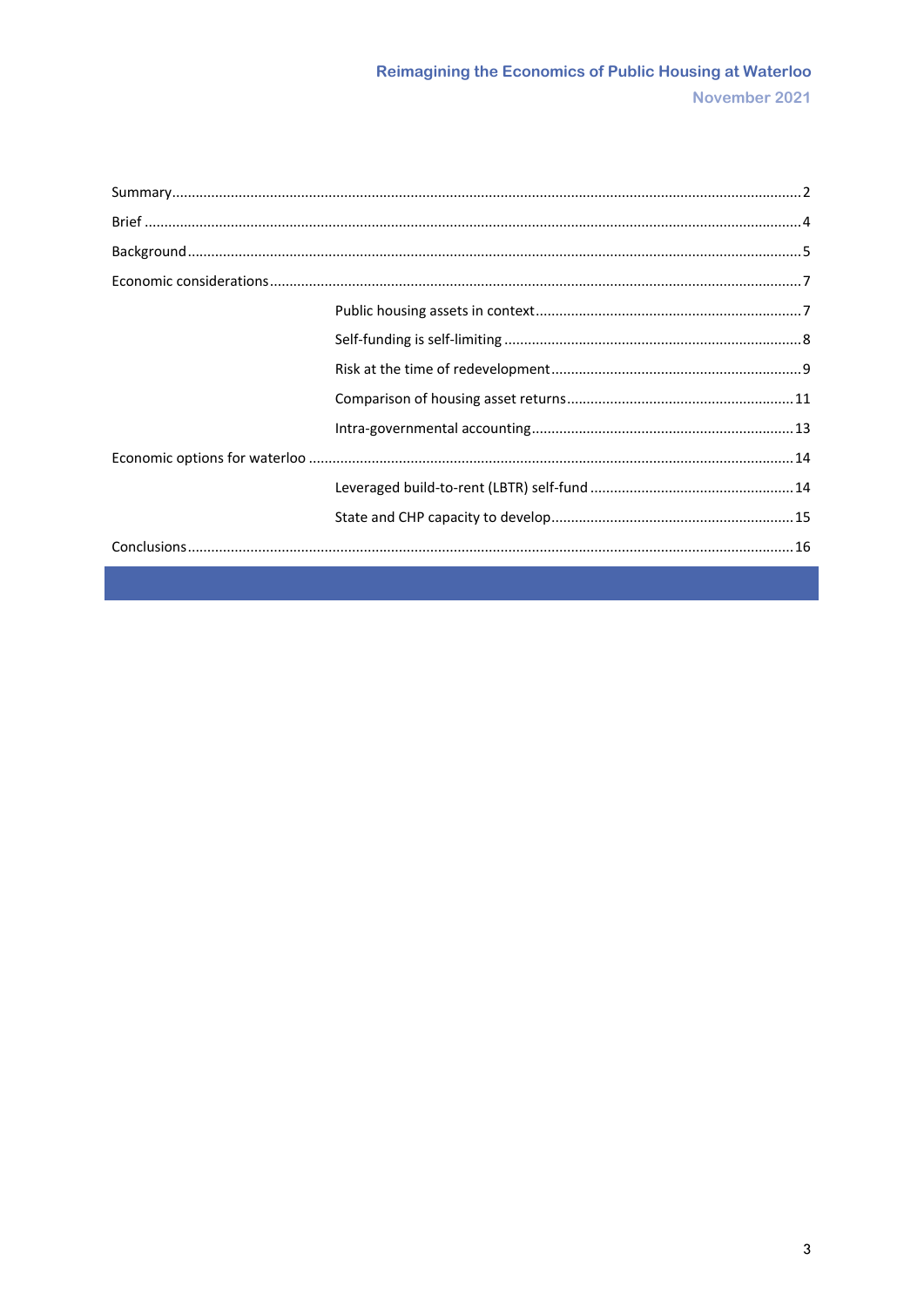# <span id="page-3-0"></span>**BRIEF**

Waterloo South is a 10.8Ha precinct in Sydney owned by NSW Land and Housing Corporation (LAHC). It currently has approximately 1,000 public housing residents<sup>1</sup> in 749 public housing units that were built throughout the 1960s and 1970s.

The current market value of the site is estimated to be around \$1 billion (in the range of \$750 million to \$1.6 billion). <sup>2</sup> The site forms part of LAHC's \$54 billion net asset portfolio (as of 2019), which grew from \$32 billion over the prior seven years, reflecting a 7.8% annual growth rate.<sup>3</sup> For comparison, this property portfolio is five times larger than the market capitalisation of the largest listed developer, Stockland, and nine times larger than major developer Lendlease.

Redevelopment of this precinct is being proposed as part of LAHC's remit to self-fund expansion and upgrade of public housing stock via the redevelopment of their valuable real estate assets. This typically involves contracting a private development company to supply new public housing dwellings in return for the opportunity to develop private housing on the site.

LAHC and the City of Sydney have each proposed alternative development designs for the Waterloo South precinct. Discussion and review of these alternative design options, along with a newly established assessment process focused on the merits of the design, is likely to deliver a quality urban design outcome.

But there are also many alternative economic and financial designs for the project which have not been fully explored. This report provides an economic background as to how best to assess such alternatives. It also offers some implementation ideas that might improve public returns and the size of the public housing stock being delivered long term.

<sup>2</sup> The indicative value of the property right per apartment for high-density residential development sites in the inner suburbs of Sydney was \$200,000 to \$600,000 per apartment in 2018 but fell slightly during 2020 to \$180,000 to \$550,000 per apartment. There are 3,000 new apartments proposed in both alternative plans for this site. See

<https://content.knightfrank.com/research/910/documents/en/sydney-apartments-development-series-h1-2019-6403.pdf> and<https://content.knightfrank.com/research/910/documents/en/sydney-apartment-projects-review-2021-8148.pdf>

<sup>1</sup> Basic data such as public housing occupancy is not readily available, though it has been reported that as many as 1,100 public housing tenants occupy existing dwellings in the Waterloo Estate.

[https://www.abc.net.au/news/2019-01-25/New South Wales-government-housing-plan-for-sydney-suburb-of](https://www.abc.net.au/news/2019-01-25/nsw-government-housing-plan-for-sydney-suburb-of-waterloo/10749420)[waterloo/10749420](https://www.abc.net.au/news/2019-01-25/nsw-government-housing-plan-for-sydney-suburb-of-waterloo/10749420)

<sup>3</sup> Based on assets identified in the 2011-12 LAHC Annual Report and 2018-19 Family and Community Services Annual Report.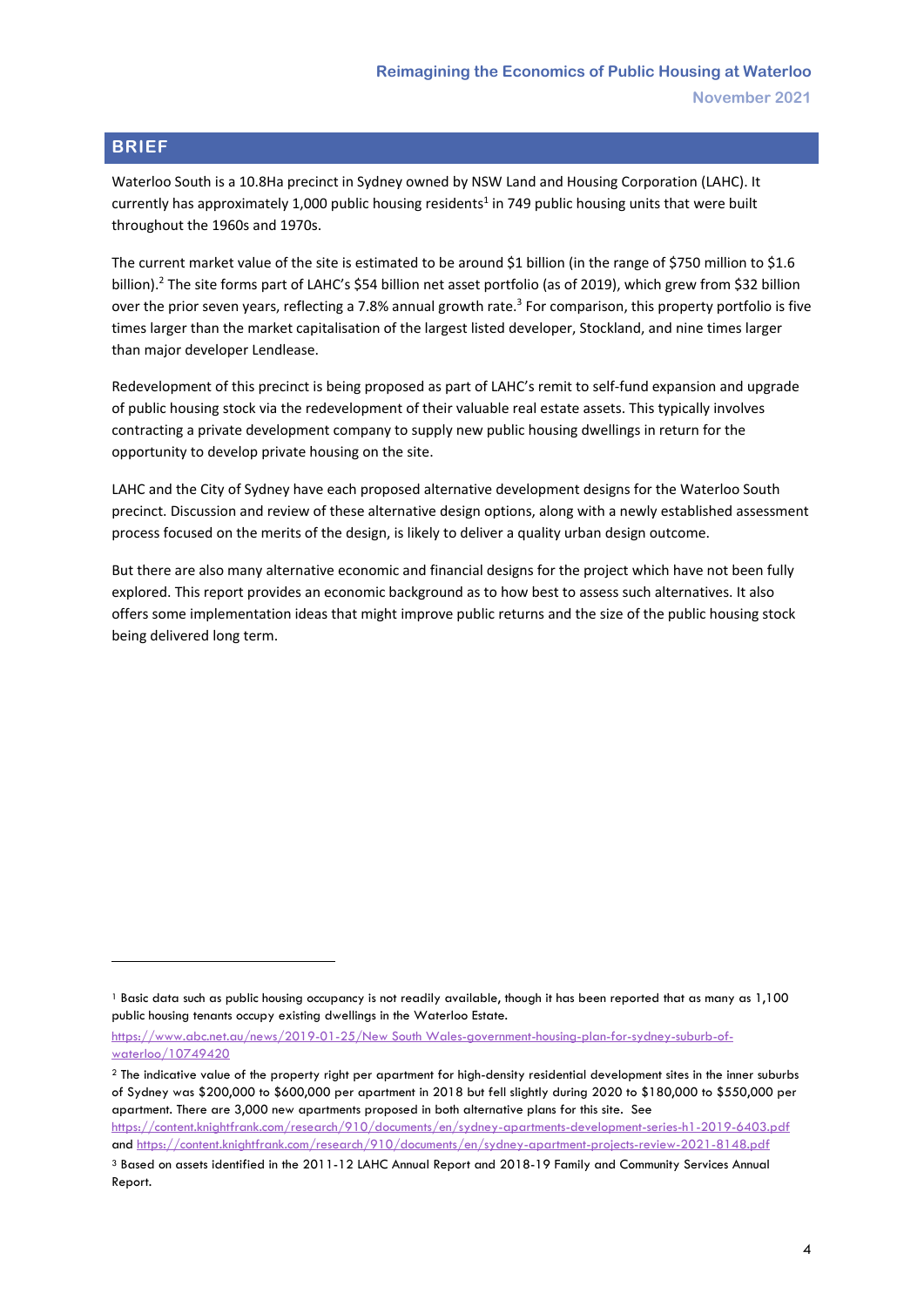# <span id="page-4-0"></span>**BACKGROUND**

LAHC is a self-funded public trading enterprise. It earns revenue primarily from rents and tenant charges (around \$800 million per year), and government grants (around \$150 million per year). Its costs are mainly housing repairs (around \$300 million), rates (around \$130 million), tenancy management (around \$100 million) and personnel (around \$70 million). It has a positive net cash flow on its operational activities of around \$80 million.<sup>4</sup> It has a broad remit, including managing public housing tenancies, sale and purchase of dwellings and development sites, and managing housing subsidy schemes.

The redevelopment of the Waterloo South site has been part of a political discussion for decades and was formally announced in 2017.<sup>5</sup> LAHC's current proposed economic design under its 'Communities Plus' model involves selling portions of the site to private developers. Instead of payment (solely) in cash, the private developer-partner builds new public housing for LAHC. This reflects LAHC's self-funding model of development—selling LAHC owned property assets to pay for new public housing construction.

LAHC's Waterloo South proposal contains 70% private housing, to be owned by the private developer-partner, and 30% public and affordable housing. Out of that 30%, 5% will be allocated to a Community Housing Provider (CHP) who will supply rental properties at 20% below-market rates. The remaining 25% of the 3,050 proposed dwellings are public housing. The developers of the private dwellings will construct new public housing dwellings in lieu of paying for land ownership. Physically, LAHC's proposal has a podium and high-rise design and additional open spaces.

The City of Sydney produced an alternative redevelopment design of mostly low and mid-rise buildings (with the same number of total dwellings). In addition to physical changes, Council proposed a project with 30% public housing, 20% for CHPs, and 50% private dwellings. As well as being a major departure from LAHC's design, the City of Sydney also proposed a quite different dwelling mix. A comparison of the current site use and these two alternative proposals is highlighted i[n Table 1.](#page-4-1)

|                             | Current           | LAHC proposal     | City of Sydney proposal |
|-----------------------------|-------------------|-------------------|-------------------------|
| Private dwellings           | 125 (14%)         | 2,135 (70%)       | 1,525 (50%)             |
| Public dwellings            | 749 (86%)         | 762 (25%)         | 915 (30%)               |
| Affordable (CHP) dwellings  | $\overline{0}$    | 153 (5%)          | 610 (20%)               |
| Total dwellings             | 874               | 3.050             | 3,050                   |
| <b>Building heights</b>     | Low and high-rise | Mid and high-rise | Low and mid-rise        |
| Bedrooms per dwelling (av.) | 2.07              | Unknown           | Unknown                 |

#### <span id="page-4-1"></span>**Table 1: Summary of Waterloo South redevelopment alternatives**

Source: Independent Advisory Group (IAG) Waterloo South Report. May 2021.

LAHC's proposal notably results in only 13 additional public housing dwellings on the site (762 compared to 749), and 153 new affordable housing units. By contrast, the City of Sydney proposal generates 166 additional public housing units and 610 affordable housing units. If LAHC's proposal generates additional cash revenue that can be spent at other locations to expand the public housing stock, there may be more merit to their

<sup>4</sup> Department of Planning, Industry and Environment Annual Report 2019–20 <https://www.opengov.nsw.gov.au/publications/19104>

<sup>5</sup> <https://www.planning.nsw.gov.au/News/2017/Waterloo-nominated-as-next-state-significant-precinct>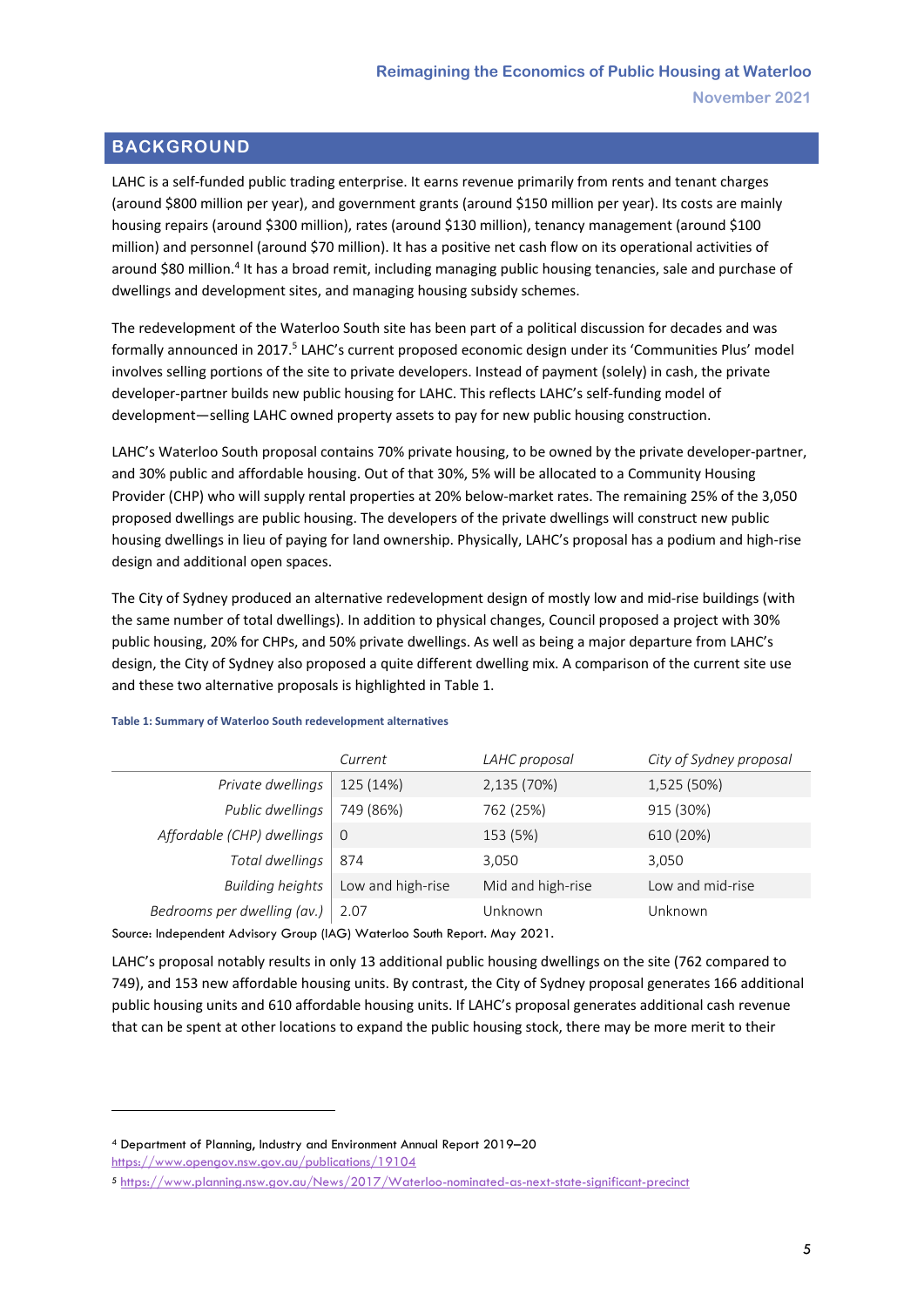proposal. But at face value, the LAHC proposal seems to offer surprisingly little public value in the form of an expanded public housing stock.



<span id="page-5-0"></span>**Figure 1: The right to develop more private dwellings is a "self-fund subsidy"**

One way to generate more self-funded public housing at Waterloo South is to increase the density of the redevelopment[. Figure 1](#page-5-0) shows how higher density development increases public returns compared to a benchmark case. The left column represents the revenue from the sale of private dwellings on the site. A large portion of this revenue is used to pay for private development costs, and a margin is deducted to account for risk. The residual site value (revenue minus costs) is converted into a "self-fund subsidy" for public development expenditure (second column).

Increasing the amount of private housing on the site by increasing overall density generates more private revenue, increasing the residual site value (third column) and therefore creating an additional subsidy for public housing.

While increasing private housing density certainly can increase the value of the self-fund public housing subsidy, this report does not assess its merits for three reasons.

Firstly, quality urban design has a public good component. It has a value that should be factored into project deliberations. Ideally, a desirable urban design is first determined, then an economic design is applied to maximise public housing expansion on the project site or elsewhere.

Secondly, a change in planning controls to allow more dwellings is merely a non-cash form of subsidy from the NSW Government. The Government could instead sell the right to build at higher densities to a private owner. Selling such rights is equivalent to any other budgetary revenue.

Thirdly, this approach fundamentally ignores the key issue at stake — housing is an asset that generates returns over time and costs should not be considered in isolation from these returns. A proper evaluation of asset investments requires assessing risks and returns, not just costs.

The remainder of this report explores the implications of housing as an asset, not a cost, in the context of the Waterloo South project and the long-term economic design of public housing investment in NSW. It finishes with a suite of ideas for economic and institutional design to grow public housing stock more quickly than is possible in the current self-limiting self-fund model.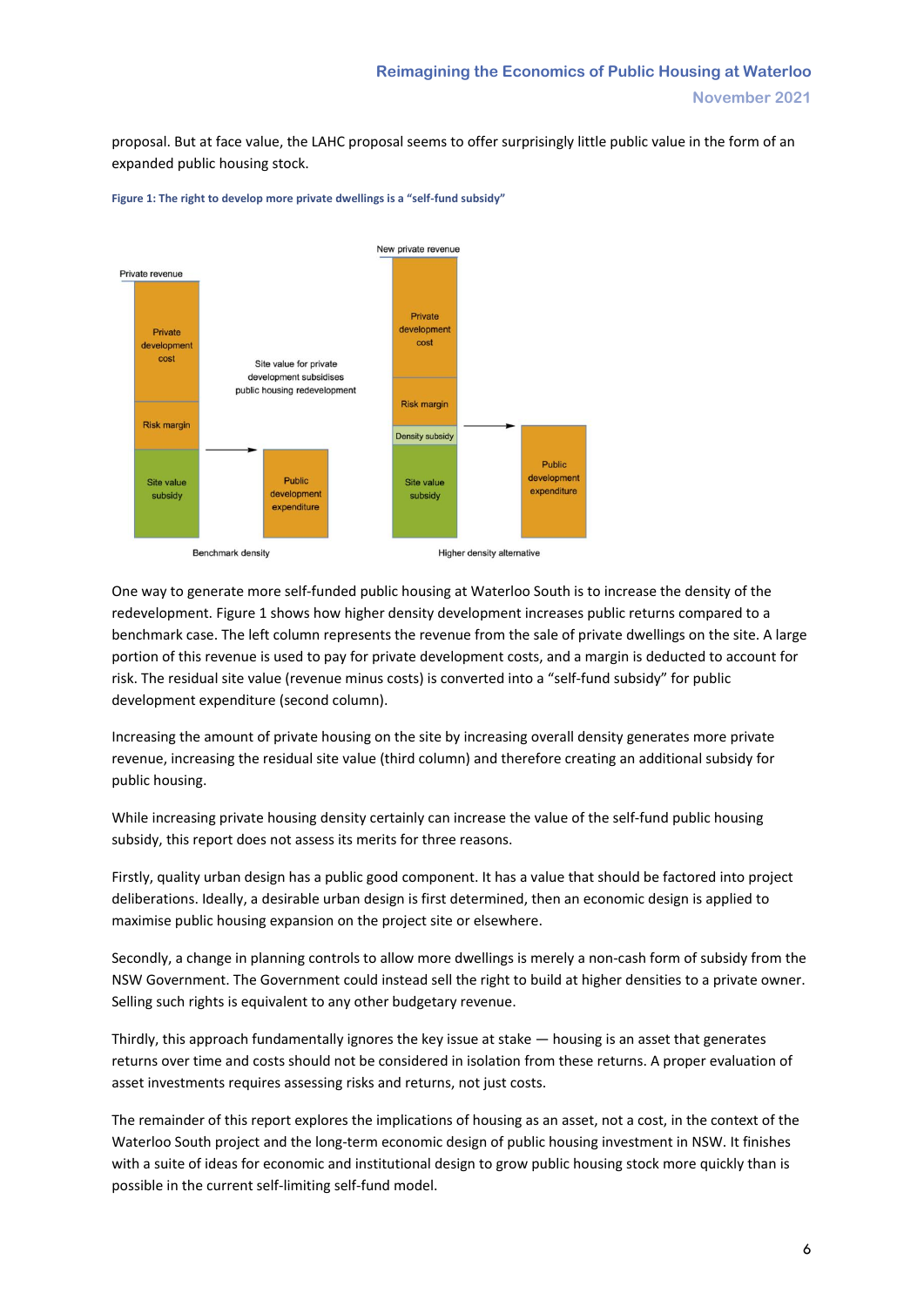## <span id="page-6-0"></span>ECONOMIC CONSIDERATIONS

The total stock of Australian housing grew in value from \$8 trillion to \$9 trillion in the first half of 2021.<sup>6</sup> This \$1 trillion value gain represents approximately \$100,000 per household. In addition, Australian renters paid \$40 billion in rent in 2020-21 and homeowners gained \$100 billion in value from their occupancy.<sup>7</sup>

Housing assets earn a return via rental income and capital gains. This is why private investors, and a growing corporate build-to-rent sector, find building new housing an attractive long run investment option. For example, offshore institutional funding accounts for 57% of Australia's private build-to-rent pipeline.<sup>8</sup> Australia's first build-to-rent project, the Smith Collective on the Gold Coast, was seen as a worthy investment for a foreign government investment fund that financed the \$500 million project.<sup>9</sup>

## <span id="page-6-1"></span>PUBLIC HOUSING ASSETS IN CONTEXT

Public housing has been an investment success across Australia and in NSW. Investments from decades ago have created a \$54 billion public asset base held by LAHC for the NSW Government.<sup>10</sup> This has happened while public housing has also provided essential subsidised housing for hundreds of thousands of NSW citizens. Unlike most other Government spending, public housing generates an economic return to the Government in addition to the direct housing policy outcomes.

These economic returns are evident in the value of LAHC's property portfolio, which increased from \$32 billion in 2012 to \$51 billion in 2020, a 7.8% compound return. LAHC also makes around \$800 million per year in rental income from its property portfolio.<sup>11</sup> LAHC's balance sheet is larger than any of Australia's largest private housing developers (see Figure 2). This enables it to carry financial risk at low cost. However, unlike other development companies, it does not borrow extensively in the capital markets to leverage this return on its property portfolio, nor to fund new housing or redevelopment projects.

Lendlease, for example, reported around \$8.5 billion in property value on its balance sheet and borrowings in the form of corporate bonds and bank credit of \$2.5 billion, while Stockland reported \$15.4 billion of property assets and \$4.6 billion of borrowing. LAHC's comparatively large property portfolio and absence of leverage is clearly shown in Figure 2. Had LAHC leveraged in a similar manner to private developers and property asset portfolio managers, their asset returns over the past decade would have been substantially amplified.

<sup>6</sup> Corelogic. 2021. Australian housing market surpasses \$9 trillion valuation. 7 October 2021.

<https://www.corelogic.com.au/news/australian-housing-market-surpasses-9-trillion-valuation>

<sup>7</sup> ABS national accounts.

<sup>8</sup> CBRE. 2021. Australia ViewPoint BTR Development Pipeline 2021 February. [https://www.cbre.com.au/research](https://www.cbre.com.au/research-reports/Australia-ViewPoint-BTR-Development-Pipeline-2021)[reports/Australia-ViewPoint-BTR-Development-Pipeline-2021](https://www.cbre.com.au/research-reports/Australia-ViewPoint-BTR-Development-Pipeline-2021)

<sup>9</sup> Cranston, M. 2014. Abu Dhabi at the Gold Cost. AFR. [https://www.afr.com/companies/infrastructure/abu-dhabi-at-the](https://www.afr.com/companies/infrastructure/abu-dhabi-at-the-gold-coast-20141104-11gefg)[gold-coast-20141104-11gefg](https://www.afr.com/companies/infrastructure/abu-dhabi-at-the-gold-coast-20141104-11gefg)

<sup>10</sup> Based on assets identified in the 2011-12 LAHC Annual Report and Department of Planning, Industry and Environment Annual Report 2019–20.

<sup>11</sup> Ibid.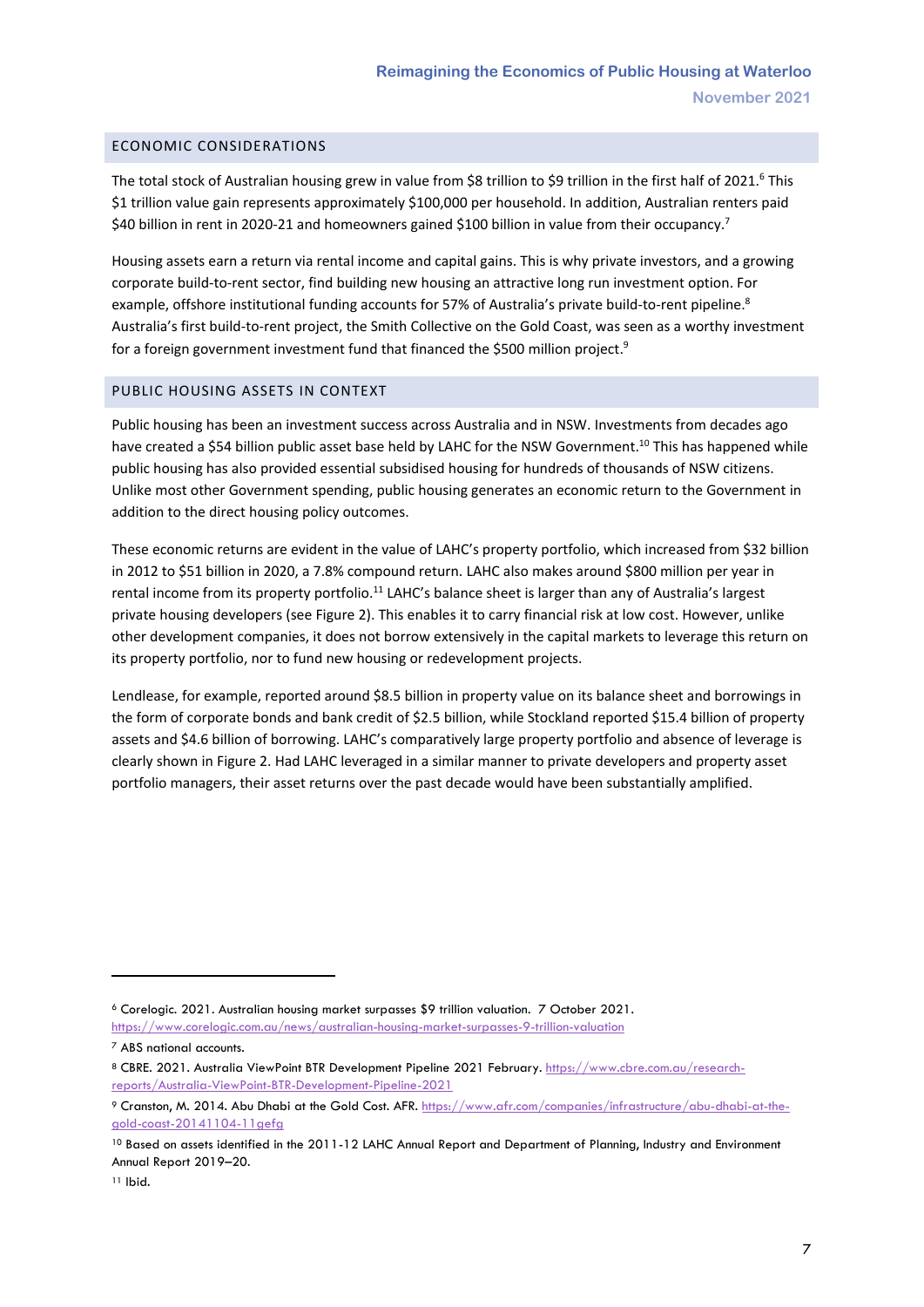**November 2021**



#### **Figure 2: LAHC property assets/borrowings vs private property companies <sup>12</sup>**

## <span id="page-7-0"></span>SELF-FUNDING IS SELF-LIMITING

A political intent to limit public investment is expressed in the NSW Government's "asset recycling" approach to property management.<sup>13</sup> This term simply means that new public assets are paid for with the proceeds from selling existing public assets. Unless the public sector has hidden information about the performance of assets which they are trading and that allow them to beat the market, this is a self-limiting approach to public asset investment.

Asset recycling, or self-funding, means that the LAHC sells assets generating high capital gains but low occupancy benefits, in the form of well-located public land and housing, to fund new housing assets that have higher occupancy returns.

This is an economically unusual situation, as the NSW Government can borrow for any purpose at an interest rate of 1.5%.<sup>14</sup> Instead of selling relatively high return real estate assets to fund new public housing, the NSW Government and LAHC could sell low return bonds to increase overall property portfolio returns, just like private property investors.

We can see the limits of this model by considering a hypothetical scenario where a new public housing agency is created at a place or time when there are zero public housing dwellings. Under a self-fund model, there are always zero dwellings. This approach cannot expand public housing. It can only swap real estate assets already

13 Property NSW. 2016. Asset Recycling Insight Report.

<sup>12</sup> Stockland. 2021. Annual report 2020-21 [https://www.stockland.com.au/~/media/corporate/investor](https://www.stockland.com.au/~/media/corporate/investor-centre/fy21/annual-results/fy21-stockland-annual-report.ashx?la=en)[centre/fy21/annual-results/fy21-stockland-annual-report.ashx?la=en](https://www.stockland.com.au/~/media/corporate/investor-centre/fy21/annual-results/fy21-stockland-annual-report.ashx?la=en) and Lendlease. 2021. Annual report 2020-21. <https://company-announcements.afr.com/asx/llc/d5187c65-fe15-11eb-b21a-c297ef9c89b1.pdf> and Mirvac Annual report 2020-21. [https://mirvac-cdn-prd.azureedge.net/-/media/Project/Mirvac/Corporate/Main-Site/Corporate-](https://mirvac-cdn-prd.azureedge.net/-/media/Project/Mirvac/Corporate/Main-Site/Corporate-Theme/images/Investor-Centre/Annual-Report/MGR_FY21_AR_Interactive.pdf)[Theme/images/Investor-Centre/Annual-Report/MGR\\_FY21\\_AR\\_Interactive.pdf](https://mirvac-cdn-prd.azureedge.net/-/media/Project/Mirvac/Corporate/Main-Site/Corporate-Theme/images/Investor-Centre/Annual-Report/MGR_FY21_AR_Interactive.pdf)

[https://www.dpie.nsw.gov.au/\\_\\_data/assets/pdf\\_file/0004/324859/Asset-recycling-insight-report.pdf](https://www.dpie.nsw.gov.au/__data/assets/pdf_file/0004/324859/Asset-recycling-insight-report.pdf)

<sup>14</sup> RBA. 2021. Table F2.1 Capital market yields—government bonds.<https://www.rba.gov.au/statistics/tables/xls/f02hist.xls>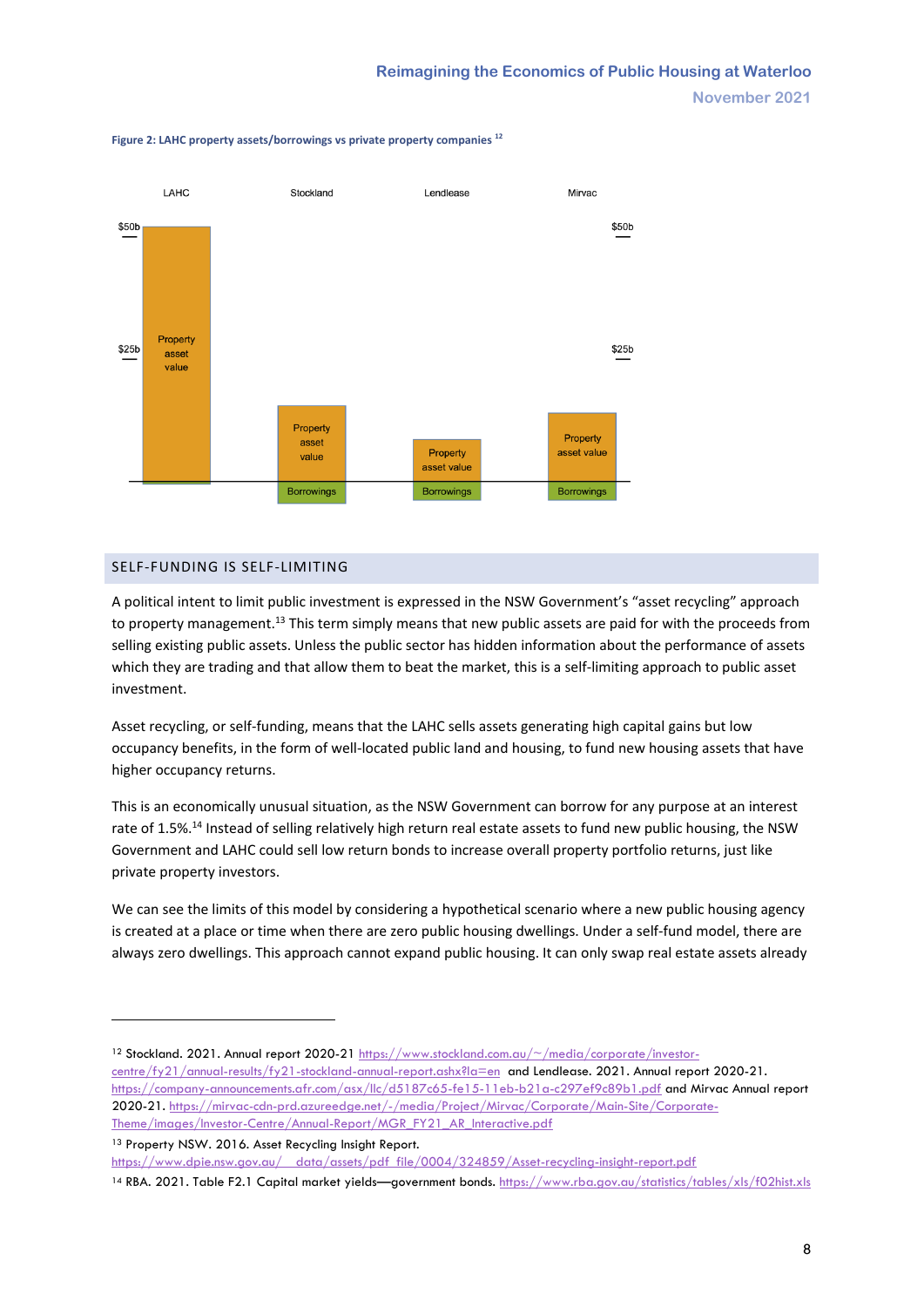owned by the Government, in the process selling appreciating assets (land) to build depreciating ones (dwellings).

Self-funding is another word for subsidising with assets accounted for on LAHC's balance sheet rather than elsewhere on the NSW Government's balance sheet.

**Table 1: Case Study, Millers Point**

# **Millers Point — A rush to privatise real estate gains meant that the taxpayers lost out and vulnerable tenants were evicted**

The sale of 296 public housing units in and around Millers Point was announced in March 2014. It was estimated that the sale of the 296 properties in this high value area would generate \$500 million of revenue over a two-year sales process. For a variety of reasons, including community resistance, the sales were delayed and were not finalised until 2019. The sales ultimately generated \$762 million (including the Sirius building). This \$262 million increase was the gain to LAHC from the continuing appreciation of Sydney residential property rather than relying on the original expedited sales process.

Many community groups proposed selling vacant dwellings in Millers Point and dwellings of tenants who volunteered to leave, whilst allowing social housing tenants to age in place and sell dwellings only when tenants died or moved into permanent care.<sup>15</sup> This would have been a more socially responsive policy, especially given that in 2013 more than 43% of the tenants were 60 or older.<sup>16</sup> With continued gains in Sydney property values, this approach could have vastly increased the economic return to LAHC while providing stability to public housing residents. This demonstrates the self-limiting nature of the self-fund model, which relies on selling high-return assets as the funding source for public housing investment. Whilst the sales from Millers Point provided the revenue for much needed new Social Housing, if this housing was funded using debt financing—available at a 2 per cent interest rate to the NSW Government, and Millers Point Tenants allowed to age in place, this would have pushed sales into the current housing boom, improving the returns to the NSW taxpayer whilst vastly improving the social outcomes for tenants<sup>17</sup>.

## <span id="page-8-0"></span>RISK AT THE TIME OF REDEVELOPMENT

The NSW Government has owned the Waterloo South site for half a century. Over this long period, it has held the risk associated with the asset and benefited from the returns associated with those risks.

Under the self-fund approach to new public housing investment, LAHC will privatise a substantial portion of the risk (and therefore return) of this asset that arises during the redevelopment process. Risks associated with construction cost, time, and market price variation, are factored into the required margins of private developers. This in turn reduces what they can reliably contribute to public housing construction. It is not clear why this risk cannot be retained by LAHC, whose balance sheet is far more robust than any private developer. Indeed, the organisational capability for coordinating development exist within the NSW Government at Landcom.

<sup>15</sup> Mowbray. R. 2018. The sale of Millers Point has ended: it has made inequality worse. TUNSW. <https://www.tenants.org.au/blog/sale-millers-point-properties-has-ended-it-has-made-inequality-worse>

<sup>16</sup> Cred Consulting. 2014. Social Impact Assessment of the potential social impacts on the existing Millers Point Community, and the broader social housing system, that may result from the sale of any further social housing in Millers Point. Report to the LAHC.

<sup>17</sup> ibid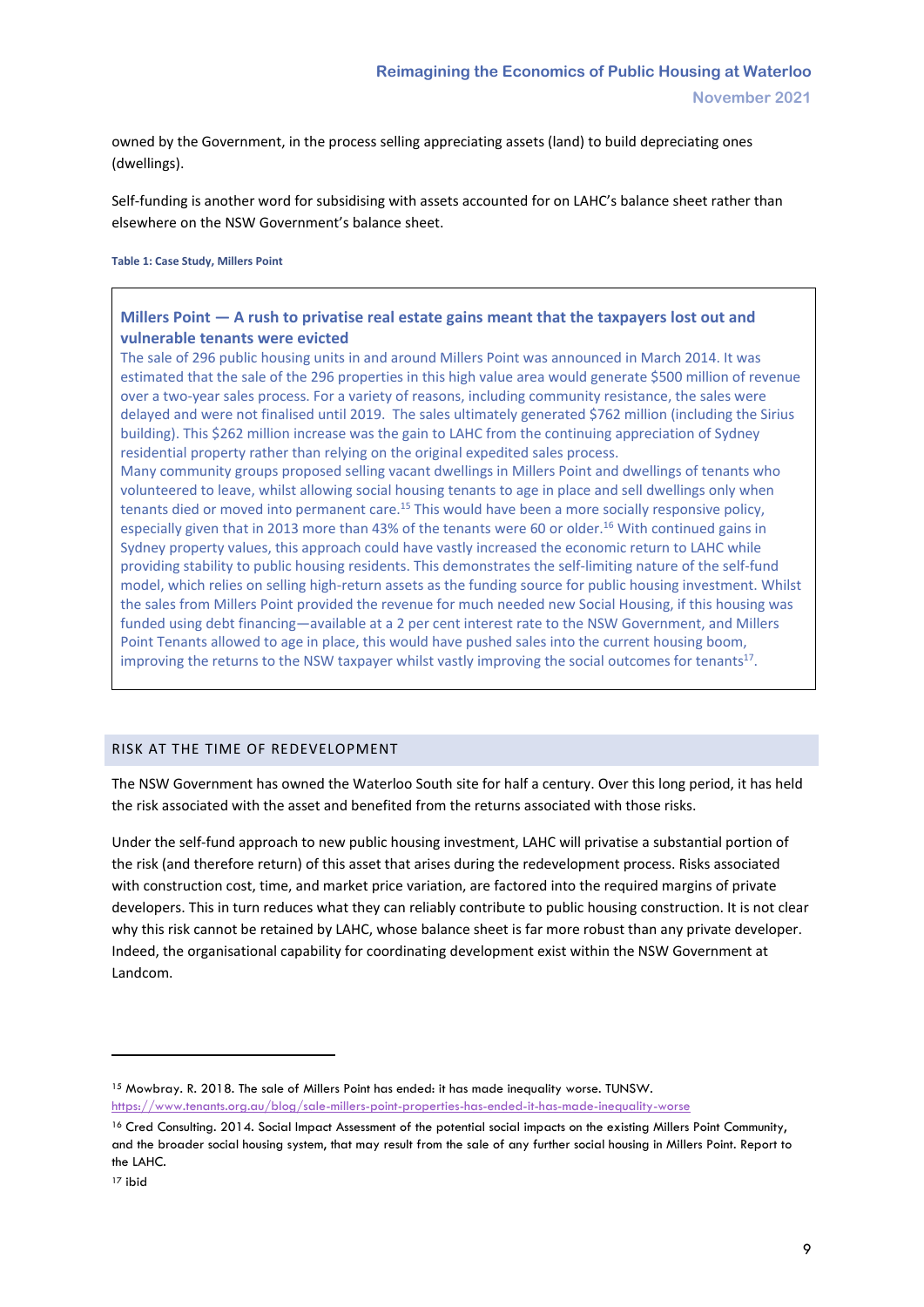# **Reimagining the Economics of Public Housing at Waterloo November 2021**

As part of this economic assessment, we conducted an indicative feasibility analysis for the private development at Waterloo South based on LAHC's proposal. This assessment indicates the relative size of the required risk margin on the development compared to the residual site value. Doing so demonstrates the opportunities available for LAHC to retain risk and operate as a developer during the redevelopment period in order to increase possible returns.

As an initial ballpark figure, the value from building 2,000 private dwellings on the Waterloo south site is roughly \$1 billion.<sup>18</sup>

Figure 3 shows a baseline residual value calculation in the left column. The roughly \$2.4 billion in private revenue requires spending about \$1 billion in development costs. Typically, when a site is purchased with an upfront payment, a risk margin in the order of 20% of revenue is accounted to allow for variation in market prices, sales rates, construction time, and costs. Higher margins are typically applied to larger high-risk projects. For example, a 15% price decline and a 10% construction cost increase would remove all profit on a project with a 20% risk margin and make it an enormous, multi-million-dollar liability.

A 20% risk margin on a project the size of Waterloo South is roughly \$460 million. After subtracting a risk margin, developers can then contract to pay the remaining \$1 billion towards new public housing, or as a cash site purchase, or any variation of payment.

The final column of Figure 3 shows how, if LAHC instead retains the risk during development, that margin (if realised) can be an additional self-fund subsidy. In relative terms, the margin is nearly half as large as the existing site value subsidy.



#### **Figure 3: Potential for risk margin to be retained at the time of development**

18 These rough figures are based on the following assumptions.

Risk margin ( $\sim$ 20% of revenue) = \$460 million Site value  $= $1$  billion

Revenue = 2,000 dwellings x 85sqm x  $$14,000/s$ qm = \$2.4 billion

Development cost = 2,000 dwellings x 85sqm x  $$5,500/sqm = $940$  million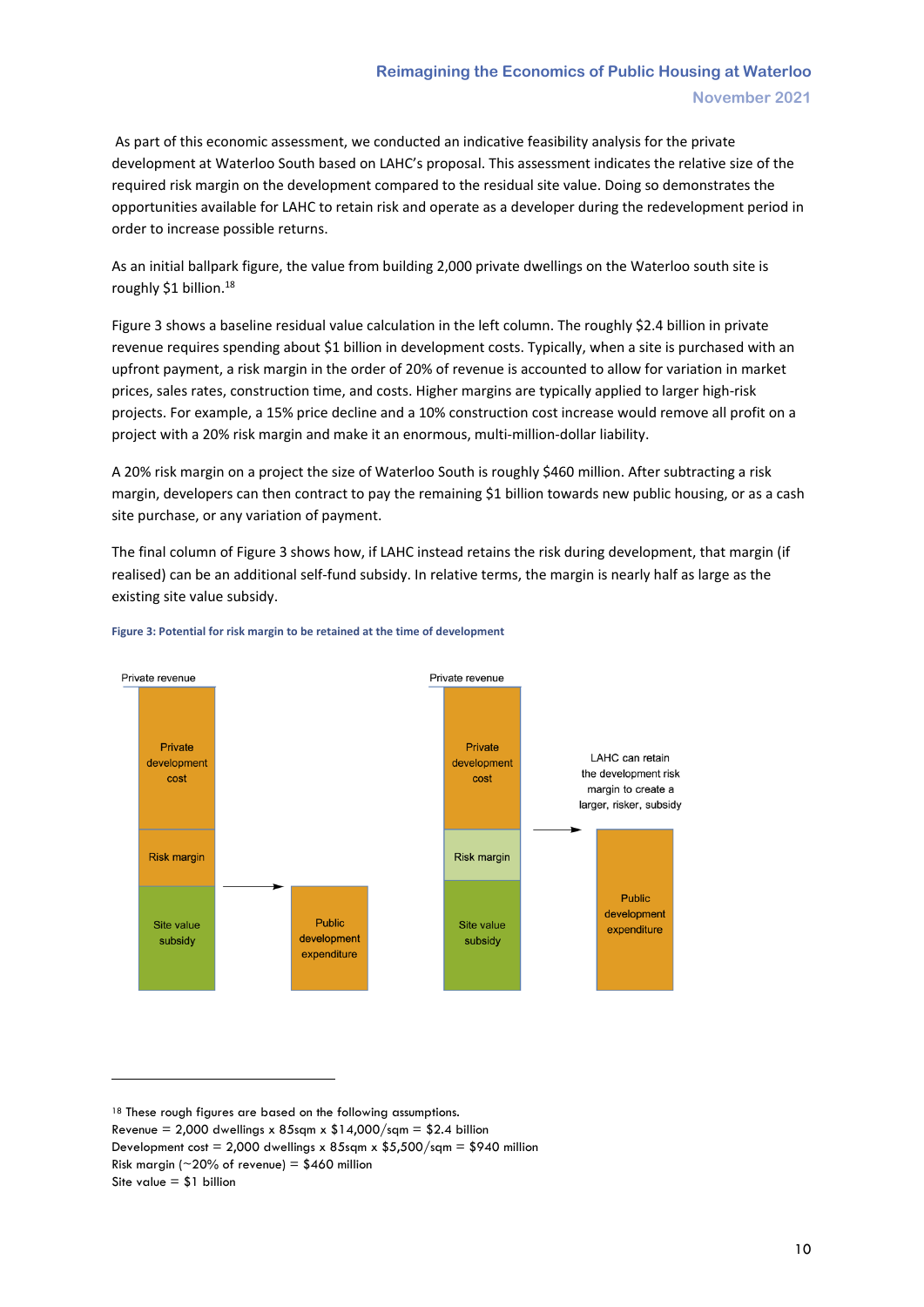However, the risk margin cannot be treated as a cash-equivalent subsidy. This margin could ultimately end up being zero, negative, or indeed many multiples larger than that accounted for upfront.

But then again, LAHC already holds this risk by being the Waterloo South site owner. Holding that risk has been extremely profitable for LAHC historically. The benefit to privatising the risk during the redevelopment phase of property ownership is unclear. LAHC's balance sheet is many multiples larger than even the biggest private Australian property developers and hence of all organisations they can best carry such risks.

Politically, LAHC is likely to also retain downside risk because a bankrupt private developer that is unable to complete the project will be politically unpalatable. It seems unlikely that the NSW Government would undertake the legal manoeuvres necessary to send one of Australia's largest property developers broke by forcing them to complete the Waterloo redevelopment if economic conditions deteriorate.

Indeed, the Independent Assessment Group's (IAG) recent review noted how little risk is shifted from LAHC to the private developer-partner under their typical arrangements.

> *The IAG takes the view that the commercial structure of the proposed development is highly attractive to developers, not necessarily because of particularly high levels of profitability but because of the inherent efficiency of the structure and the appropriate allocation of development risks. … The development is not without risk but is a rare opportunity and in all likelihood more attractive than many other competing opportunities.<sup>19</sup>*

LAHC could also carry the risk throughout the project, with contractual arrangements for the delivery of public housing that are conditional on private returns—higher private returns could require more public housing. As a payment for the site is not required upfront, and risks are contractually shared between LAHC and the developer, this arrangement could improve the public benefits from self-funding by attracting developer participation at lower margins. However, arrangements that rely on profit-sharing with private partners to determine public benefits can be difficult to enforce and are often gamed.<sup>20</sup>

Alternatively, LAHC could retain the risk and function as the property developer, contracting private firms only for construction projects in each stage, or engaging the state-owned developer, Landcom. By doing so they would also benefit from the flexibility to vary the design of future stages to accommodate changing market conditions and policy demands.

If the reason for engaging a private developer-partner for LAHC redevelopment projects is less about reducing risk and more about coordinating construction, this function can be undertaken by one of many large builders or specialist firms on a contractual basis.

## <span id="page-10-0"></span>COMPARISON OF HOUSING ASSET RETURNS

Housing assets of all types can be judged on their long-term returns—cash incomes, public policy benefits, and capital gains. Private, public, and affordable (managed by Community Housing Providers or "CHPs") housing

<sup>&</sup>lt;sup>19</sup> Independent Advisory Group (IAG) Waterloo South Report (p62). May 2021.

<sup>&</sup>lt;sup>20</sup> The Barangaroo Delivery Authority profit-share with Lendlease, for example, failed to recoup a share of value gains. [https://www.afr.com/property/commercial/lend-lease-wins-1bil-appeal-against-barangaroo-delivery-authority-20140821](https://www.afr.com/property/commercial/lend-lease-wins-1bil-appeal-against-barangaroo-delivery-authority-20140821-jkqd1) [jkqd1](https://www.afr.com/property/commercial/lend-lease-wins-1bil-appeal-against-barangaroo-delivery-authority-20140821-jkqd1) Manipulating accounting profits can be done using transfer-pricing, paying bonuses, or other cost-padding.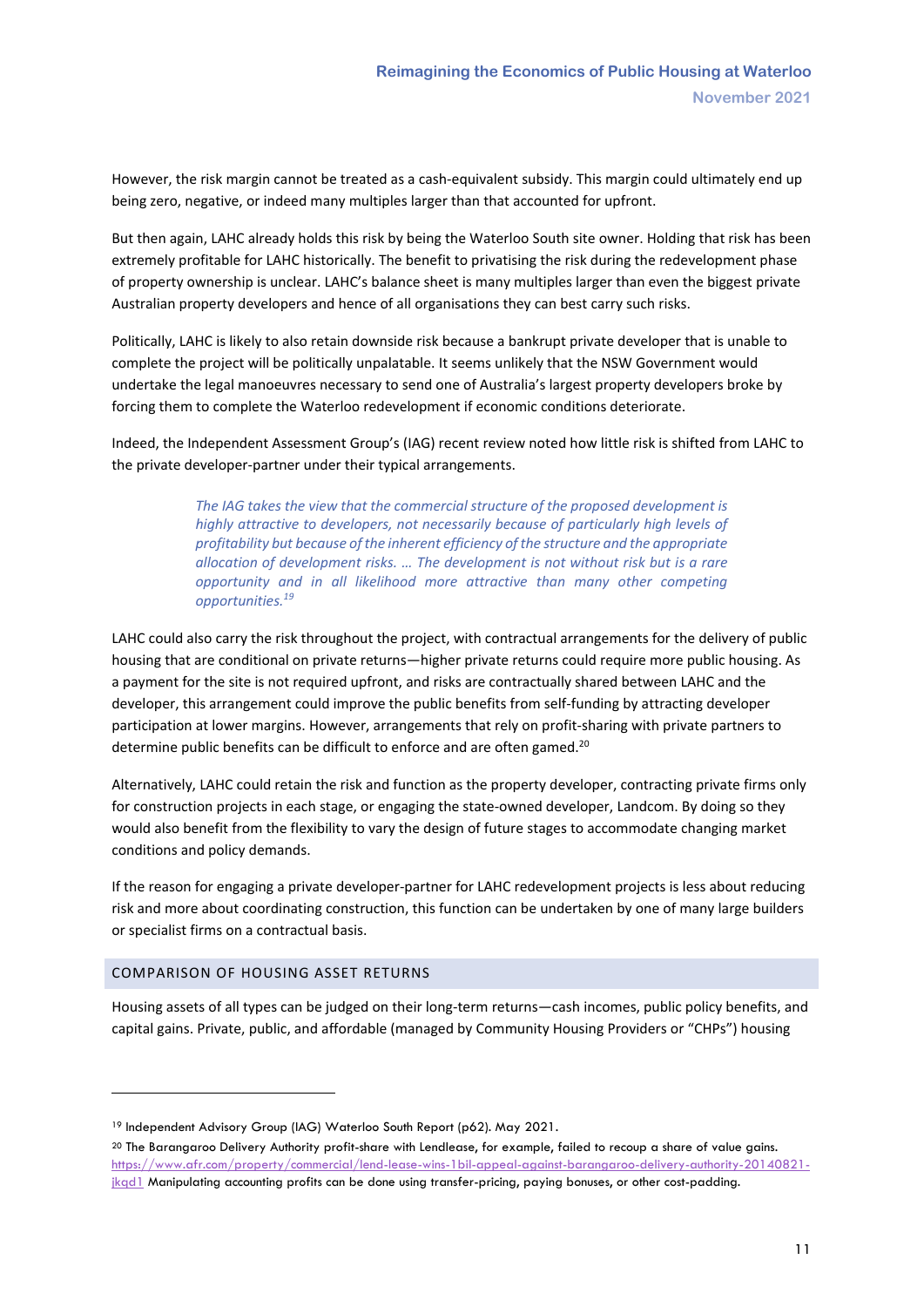types that make up the Waterloo South proposal all generate the same total return. However, the way that economic returns are split between asset owner and resident are quite different.

[For public housing dwellings, that 8.2% gross return is split quite differently. About 2% goes to tenants in the](#page-11-0)  [form of their discounted rent \(i.e. they typically pay only a third of the market price, around \\$125 per week\).](#page-11-0)  [Ongoing costs are higher in the form of tenancy management, leaving a net return to the dwelling owner \(in](#page-11-0)  [this case LAHC\) of 3.7%.](#page-11-0) 

[Table 2](#page-11-0) illustrates how dwelling asset returns are shared amongst the alternative housing types, both market and discounted. Based on current gross yields for Sydney dwellings, and historical capital gains, a typical Sydney dwelling has a gross return of 8.2%, though with substantial variability (e.g. returns in 2018 were -4%).

Out of that gross return, the typical private dwelling requires about 2% of the market value for ongoing costs each year, hence delivering a 6.2% annual net return. This is the economic return available to housing investors, including built-to-rent (BTR) institutional investors.

<span id="page-11-0"></span>For public housing dwellings, that 8.2% gross return is split quite differently. About 2% goes to tenants in the form of their discounted rent (i.e. they typically pay only a third of the market price, around \$125 per week). Ongoing costs are higher in the form of tenancy management, leaving a net return to the dwelling owner (in this case LAHC) of 3.7%.

| Returns                            | Private (e.g. BTR) | Public | Affordable ("CHP") |
|------------------------------------|--------------------|--------|--------------------|
| Market gross yield <sup>21</sup>   | 3.4%               | 3.4%   | 3.4%               |
| Capital gain <sup>22</sup>         | 4.8%               | 4.8%   | 4.8%               |
| Gross return                       | 8.2%               | 8.2%   | 8.2%               |
| Net tenant subsidy                 |                    | 2.0%   | $0.4\%^{23}$       |
| Ongoing $costs24$                  | 2.0%               | 2.5%   | 2.2%               |
| Net return to asset owner          | 6.2%               | 3.7%   | 5.6%               |
| Net return (at half capital gains) | 3.8%               | 1.3%   | 3.2%               |

**Table 2: Comparison of housing asset yields**

Source: Authors estimates based on noted referenced material

Affordable housing provided by Community Housing Providers (CHPs) at 20% below market rents see some of the return shifted to tenants. But because these tenants are also eligible for Commonwealth Rental Assistance payments (CRA), the return to the dwelling owner is not reduced by the full amount that the tenant gains in

<sup>21</sup> SQM Research. 2021. Property gross rental yield—Sydney NSW. [https://sqmresearch.com.au/property-rental](https://sqmresearch.com.au/property-rental-yield.php?region=nsw-Sydney&type=c&t=1)[yield.php?region=nsw-Sydney&type=c&t=1](https://sqmresearch.com.au/property-rental-yield.php?region=nsw-Sydney&type=c&t=1)

<sup>22</sup> Capital gains in Sydney for the past 18 years from ABS. 2021. Residential Property Price Indexes: Eight Capital Cities. [https://www.abs.gov.au/statistics/economy/price-indexes-and-inflation/residential-property-price-indexes-eight-capital](https://www.abs.gov.au/statistics/economy/price-indexes-and-inflation/residential-property-price-indexes-eight-capital-cities/latest-release)[cities/latest-release](https://www.abs.gov.au/statistics/economy/price-indexes-and-inflation/residential-property-price-indexes-eight-capital-cities/latest-release)

<sup>&</sup>lt;sup>23</sup> CHPs tenants get below-market rents, but they are also eligible for Commonwealth Rent Assistance (CRA), which is paid to the dwelling owner. Thus, not all of the subsidy to the tenant comes out of the returns of the owner—the gap is made up by the CRA.

 $24$  A  $2\%$  of property value assumption has been used to reflect the holding and management costs. For a \$1 million dwelling is \$20,000 per year to cover council rates, home insurance, rental management, and other maintenance items.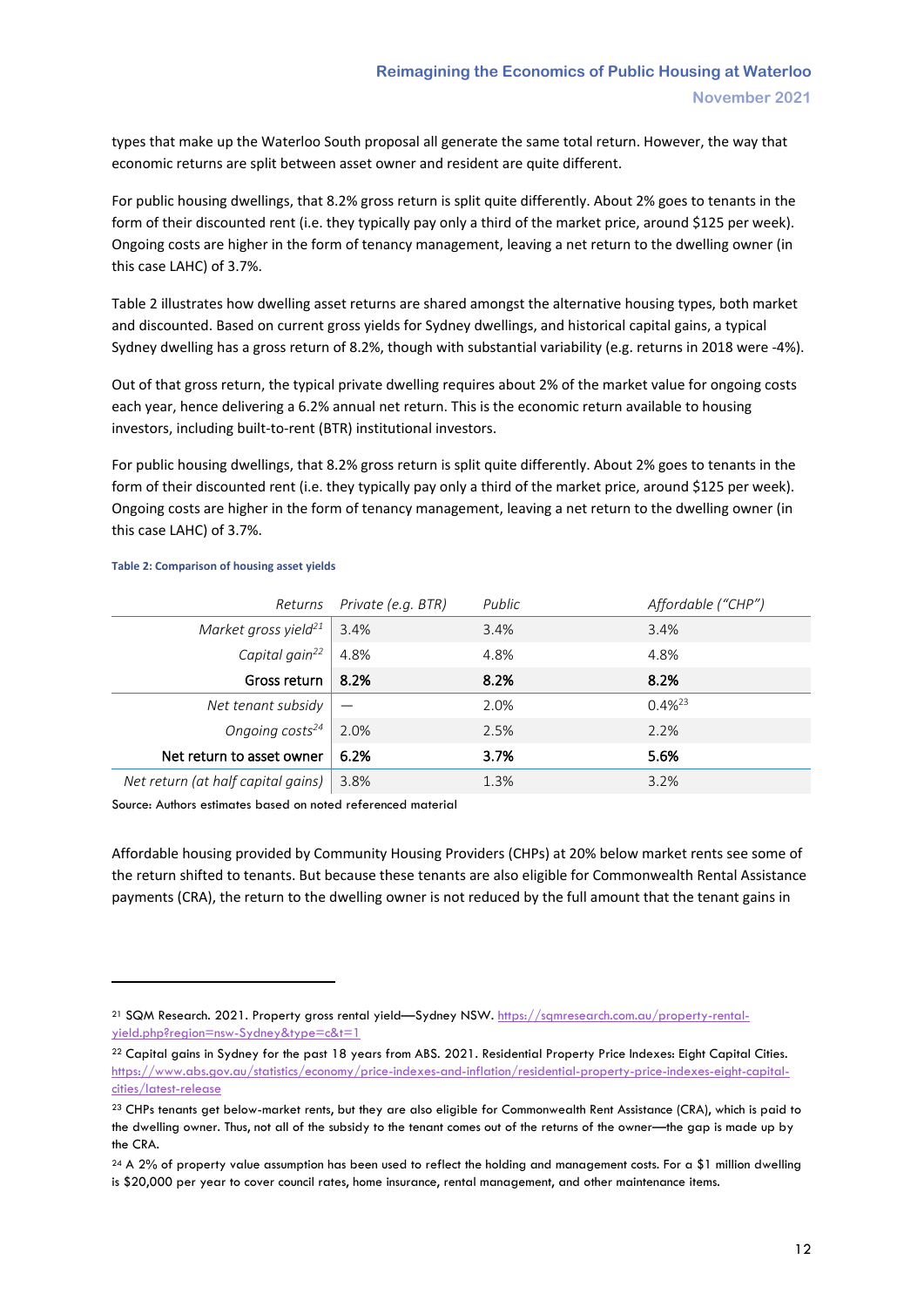the form of lower rent. These rough figures suggest that CHP dwellings provide a 5.6% net return to asset owners.

What is noticeable immediately is that all forms of housing generate net returns to asset owners in excess of the cost of borrowing for a public agency, which is currently 1.5% for New South Wales (i.e., the return on government bonds). This means that leverage can work to amplify the returns on any of these three types of housing asset. Unless rates of capital gains fall to half their long-term average, even public housing generates enough of a return to cover the cost of capital.

## <span id="page-12-0"></span>INTRA-GOVERNMENTAL ACCOUNTING

A final point concerns intra-governmental accounting. There are two related issues. Firstly, any service offered at a below-market price involves a subsidy. The subsidy to public housing tenants in a self-fund model is an accounting trick that hides a subsidy "off book", avoiding being reported in government budgets (which typically do not produce or report balance sheets).

Secondly, given the fixed amount of this hidden subsidy, any additional costs or obligations imposed on LAHC during site redevelopment come at a loss of new public housing. For example, site infrastructure spending for project redevelopment and tenant management and relocation, are costs that private developers would not be obliged to meet, and hence are a form of subsidy hidden on LAHC's financial accounts.

<span id="page-12-1"></span>A final conundrum is the way the same spending is called a cost or an investment in a different context. In October 2021, the NSW Government announced a \$183 million subsidy for building public housing.<sup>25</sup> This was sold as an investment in housing supply and a boost to construction jobs—implementing a macroeconomic objective to support broader growth.<sup>26</sup> Yet the self-fund model imposed on LAHC limits spending on public housing. If building houses is good for the macroeconomy and investment in the future, why is this not always the case?

<sup>26</sup> Kean, M. 2021. Twitter post by NSW Treasurer, Minister for Energy & Environment

<sup>25</sup> Bartsch, P. 2021. NSW Social Housing Gets \$183m Boost. The Urban Developer. <https://www.theurbandeveloper.com/articles/funding-turbocharge-for-social-housing>

<sup>,</sup> Matt Kean MP 16 Oct 2021[. https://twitter.com/Matt\\_KeanMP/status/1449284384763224064?s=20](https://twitter.com/Matt_KeanMP/status/1449284384763224064?s=20)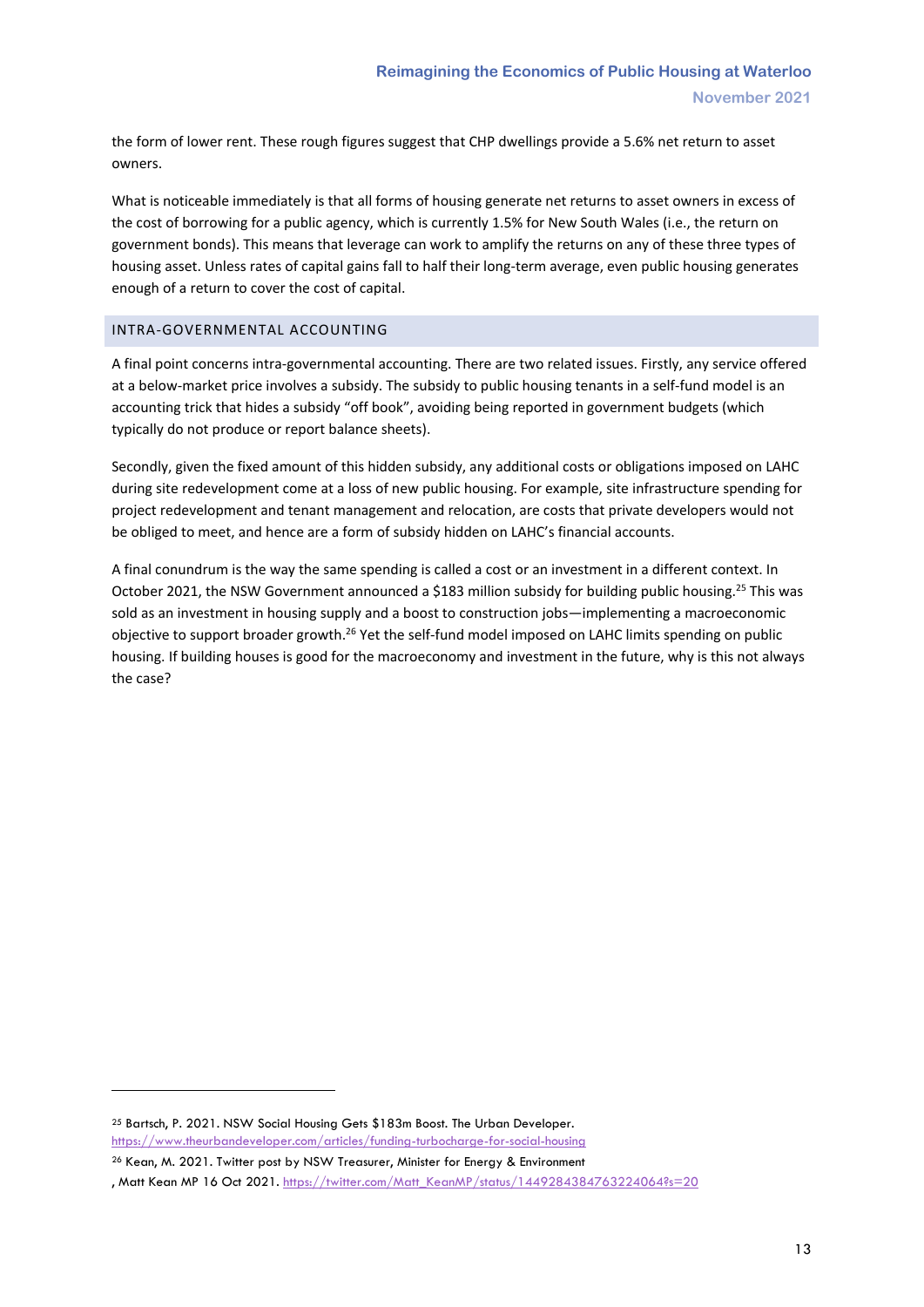# **ECONOMIC OPTIONS FOR WATERLOO**

Taken together, the following factors point to an economic design that can accelerate the expansion of public housing stock compared to the current LAHC self-fund model.

- 1. The nature of housing as an asset
- 2. The sizeable balance sheet of LAHC
- 3. State (via Landcom) capacity for development operations

The focus of these economic design options is to maximise the share of public housing on the Waterloo South site after redevelopment while meeting the self-fund requirement.

# <span id="page-13-0"></span>LEVERAGED BUILD-TO-RENT (LBTR) SELF-FUND

Because of the low cost of capital for LAHC and their existing site ownership, they have a unique ability to enter the private build-to-rent market as a way of earning ongoing returns to fund public housing. They can also leverage returns.

To provide an indication of how this approach works, [Table 3](#page-13-1) shows the costs and returns involved for a single BTR dwelling, a single public housing dwelling, and the combined cashflows of two dwellings, one of each type.<sup>27</sup>

Each BTR dwelling at Waterloo can generate roughly \$26,000 per year in net cashflow, while each public housing dwelling generates zero, as costs roughly equal the discounted rents paid.

#### <span id="page-13-1"></span>**Table 3: Indicative per dwelling returns to LAHC from alternative dwelling types**

| Returns                                         | Build-to-rent | Public ("social") | One-to-one combined |
|-------------------------------------------------|---------------|-------------------|---------------------|
| Market gross rent <sup>28</sup>                 | \$34,000      | \$8,000           | \$42,000            |
| Repairs, rates, tenant management <sup>29</sup> | \$8,000       | \$8,000           | \$16,000            |
| Cashflow                                        | \$26,000      |                   | \$26,000            |
| Interest on development cost <sup>30</sup>      | \$7.200       | \$7,200           | \$14,400            |
| Capital gain <sup>31</sup>                      | \$49,200      | \$49,200          | \$98,400            |
| Development cost                                | \$480,000     | \$480,000         | \$960,000           |

Source: Authors estimates based on noted referenced material

Bundling together one BTR and one public dwelling provides the same \$26,000 net cashflow and comes at a development cost of roughly \$960,000. Interest on that combined cost is \$14,400 per year, leaving \$11,600 per year in net cashflow in the scenario where 100% of development costs are borrowed.

In addition, each dwelling generates capital gains over time, which are a substantial part of the overall return from dwellings in the long run. Applying the historical average capital growth for Sydney suggests that \$49,200

<sup>28</sup> SQM Research. 2021. Weekly rents. Postcode 2016. <https://sqmresearch.com.au/weekly-rents.php?postcode=2016&t=1>

<sup>&</sup>lt;sup>27</sup> This represents the one-to-one ratio of public to private housing put forward in the City of Sydney proposal.

<sup>29</sup> An allowance for \$3,000 for tenant management, \$2,500 for repairs, and \$2,500 for council rates. The same rate is applied to public housing. LAHC financial accounts show repairs, rates, tenancy management, are slightly less than the net rental income in the existing public housing stock.

<sup>30</sup> Interest on \$480,000 development cost (\$6,000/sqm for 80sqm) at 1.5% interest (NSW 10yr bond rate).

<sup>31</sup> Applying the Sydney hedonically adjusted average growth rate since 2003 to current two-bedroom apartment prices of 1,040,000. (See 21)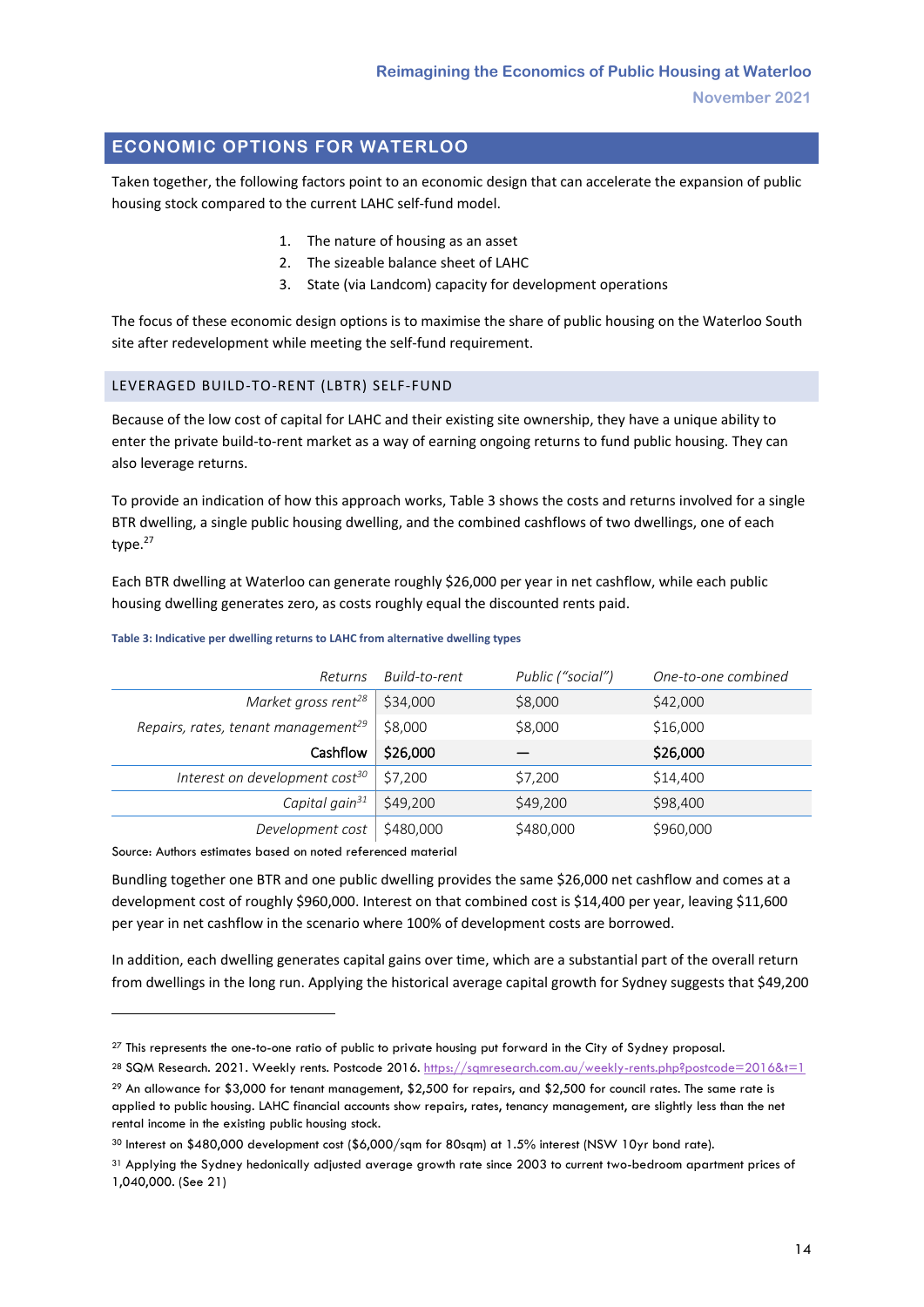# **Reimagining the Economics of Public Housing at Waterloo November 2021**

in capital growth can be expected per year on average. This seems high, however, since the historical growth coincided with an historical once-off adjustment to low interest rates. But even if future capital growth is half this historical rate, it still provides half the total economic returns of dwelling ownership. Retaining ownership of the build-to-rent dwellings provides LAHC with the future flexibility to use these capital gains or otherwise manage their balance sheet (which may be more important if they begin to use leverage).

[Table 4](#page-14-1) shows the indicative financial outcome for a redevelopment scenario for Waterloo with a dwelling mix of 750 BTR, 750 private sale, and 1,550 public housing dwellings. Under this model LAHC would retain ownership of the BTR dwellings and the public housing dwellings. These figures apply to indicative "standard" two-bedroom dwelling, though some variation in dwelling mix will be necessary to meet demands for BTR, private sale, and public housing demands. Conducting this exercise on standard dwellings merely demonstrates the economic logic of the approach.

In this scenario, the 750 new BTR dwellings would have a development cost of around \$360 million (\$480,000 per dwelling), generating \$20 million in net income before interest. They would also generate capital gains over the long-term, which would suit the long-term objectives of LAHC.

|                                        | Build-to-rent | Public ("social") | Private sale |
|----------------------------------------|---------------|-------------------|--------------|
| Number of dwellings                    | 750           | 1,550             | 750          |
| Total development cost (m)             | \$360         | \$744             | \$360        |
| Total sale revenue (m)                 |               |                   | \$780        |
| Annual net income before interest (m)  | \$20          |                   |              |
| Annual capital gain (m)                | \$37          | \$77              |              |
| Net development cost to LAHC (m)       | \$684         |                   |              |
| Net asset value retained (m)           | \$2,400       |                   |              |
| LVR if borrowing net 100% of net costs | 28.6%         |                   |              |
| Interest on net development cost (m)   | \$10          |                   |              |
| Net income after interest (m)          | \$9           |                   |              |
| Capital gain (m)                       | \$115         |                   |              |

#### <span id="page-14-1"></span>**Table 4: LBTR model can achieve 50% public housing**

Source: Authors estimates based on noted referenced material from Table 3.

The 1,550 new public housing dwellings would have a development cost of around \$744 million, and generate no net income before interest, as management and maintenance costs would be close to as much as the rents paid by public housing tenants. However, these dwellings would provide capital gains to LAHC, and the flexibility at the end of the building life to utilise those gains.

Lastly, the 750 private sale dwellings, will cost \$360 million to develop and earn about \$780 million in sales revenue. Rather than private sales revenue being used as the sole source of funding, these sales function to reduce leverage across the whole project and facilitate a residential mix within the project area that achieves social aims.

## <span id="page-14-0"></span>STATE AGENCY AND CHP CAPACITY TO DEVELOP

By operating as a BTR developer and selling into private markets, LAHC will carry additional risk compared to selling the site or contracting out the redevelopment for a fixed public housing outcome (30% based on the current model) with a private developer.